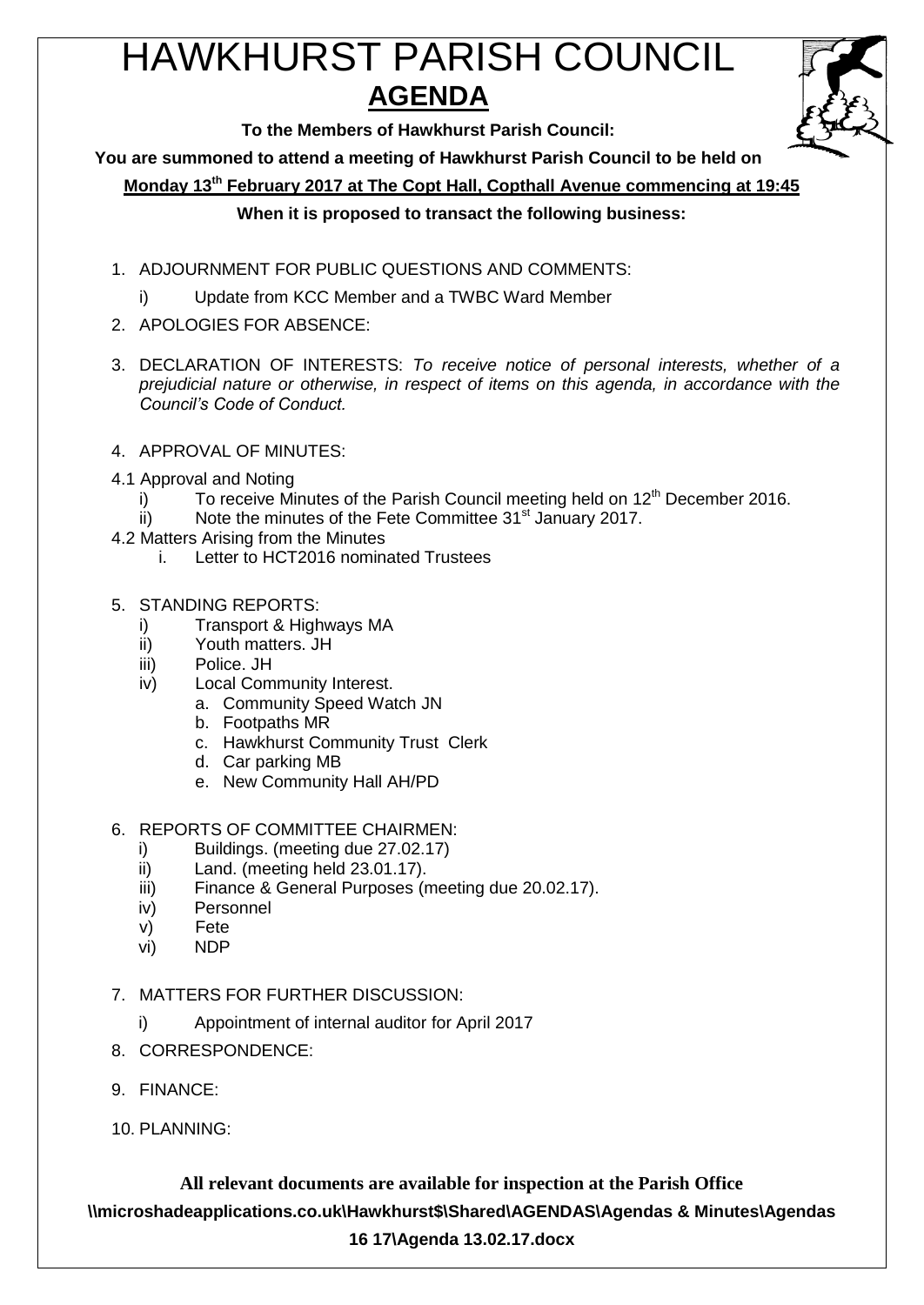#### 12. NOTES & INFORMATION:

#### 13. CONFIDENTIAL:

*Pursuant to section 1 (2) of the Public Bodies (Admission to Meetings) Act 1960 it is resolved that, because of the confidential nature of the business to be transacted, the public and the press leave the meeting during consideration of the following items:*

- i) Hall Working Group
- ii) Note the Minutes of NDP Committee 31<sup>st</sup> January 2017
- iii) NDP Examiners Report on Hawkhurst Neighbourhood Plan Submission Version. JN to propose to approve NDP Committee recommendations.
- iv) NDP statement re: HD1

14. CLOSURE:

Nicole Godwin, Clerk to the Parish Council

|                | Date<br>Received | <b>From</b>                      | Subject                                             |
|----------------|------------------|----------------------------------|-----------------------------------------------------|
|                |                  |                                  |                                                     |
|                | 10/01/2017       | <b>Samaritans</b>                | Request for a grant (S.137)                         |
| 2              | 16/01/2017       | <b>TWBC</b>                      | Acknowledgement of HPC's 17/18 precept figure.      |
| 3              | 19/01/2017       | The Counselling Centre           | Thanks for £120 donation.                           |
| 4              | 20/01/2017       | <b>Rural Kent</b>                | Coffee and Information Project - possible location. |
| 5              | 25/01/2017       | A resident to TWBC               | CC Determination of planning applications at Brook  |
|                |                  |                                  | House.                                              |
| 6              | 27/01/2017       | 1 <sup>st</sup> Hawkhurst Scouts | Request for a grant (S.137)                         |
| $\overline{7}$ | 30/01/2017       | A resident to KCC                | CC of correspondence with KCC relating to           |
|                |                  |                                  | speeding on Cranbrook Road.                         |
| 8              | 01/02/2017       | HPC to residents of              | Parking difficulties in Smugglers close to Bowles   |
|                |                  | Smugglers                        | Lodge                                               |
| 9              | 03/02/2017       | <b>UKPN</b>                      | Parish involvement in powercut extra support        |
|                |                  |                                  | scheme.                                             |
| 10             | 05/02/2017       | <b>Derrick Coffee</b>            | Grant towards Bus Route 349                         |
| 11             | 06/02/2017       | <b>Wealden Homes</b>             | Offer to speak re: Land at Streatley, Horns Rd      |

Agenda Item 8: Correspondence

Agenda Item 9: Finance.

# INCOME AND EXPENDITURE JANUARY 2017

| Accounts for payment                                         | £  | 2,687.34  |
|--------------------------------------------------------------|----|-----------|
| Payment received                                             | £  | 113.20    |
| <b>Net Expenditure</b>                                       | -£ | 2,574.14  |
| <b>Cambridge &amp; Counties</b><br><b>Cambridge Building</b> | £  | 75,000.00 |
| Society                                                      | £  | 75,000.00 |
| <b>Lloyds Current</b>                                        | £  | 10,000.00 |
| <b>Lloyds Access Reserve</b>                                 | £  | 74,722.34 |
| Petty Cash                                                   | £  | 13.41     |

**All relevant documents are available for inspection at the Parish Office \\microshadeapplications.co.uk\Hawkhurst\$\Shared\AGENDAS\Agendas & Minutes\Agendas 16 17\Agenda 13.02.17.docx**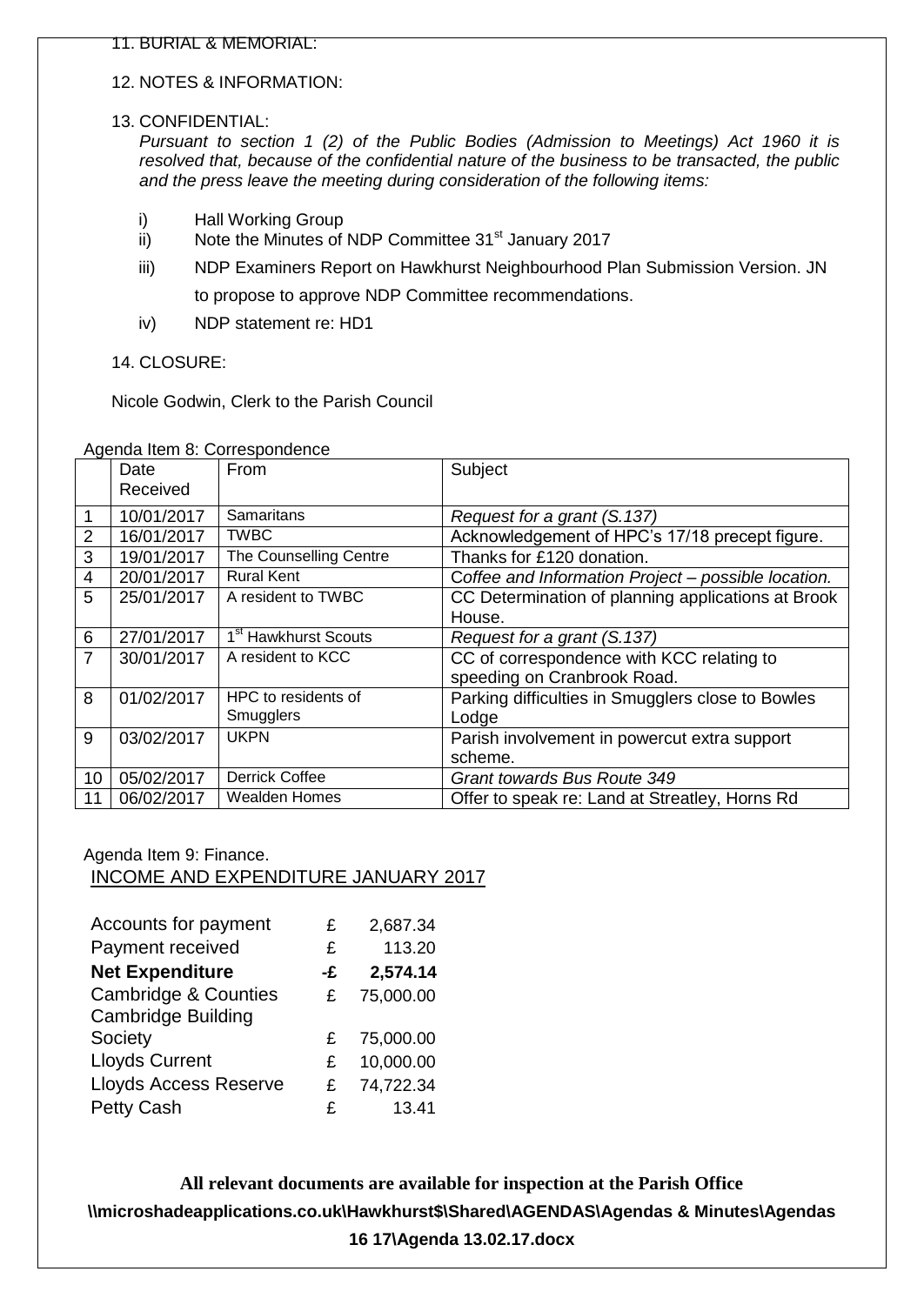9.1 Agreement to pay payments schedule.

9.2 Account reconciliation and petty cash check.

9.3 Fete Committee accounts

# Agenda Item 10: Planning

#### 10.1 Planning & Highways Information:

| Ref. No.            | Proposal                                                | Location                     | Comments                              |
|---------------------|---------------------------------------------------------|------------------------------|---------------------------------------|
| <b>KCC Highways</b> | Feasibility into Highgate Hill<br>junction improvements | A268/A229 junction           | update                                |
| <b>KCC</b>          | <b>KCC Total Support project</b>                        | <b>TW Borough</b>            | <b>Rural Transport</b><br>integration |
| 16/16523/FULL       | Creation of driveway and<br>dropped kerb                | 2 Gills Green<br>Cottages    | Appeal lodged                         |
| 16/06524/FULL       | Demolition of barn and<br>erection of granny annexe     | Martlets, North Hill<br>Road | Appeal lodged                         |

# 10.2 Planning TWBC Approved:

| Ref           | Proposal                                                              | Location                               | Commen<br>ts/Valid |
|---------------|-----------------------------------------------------------------------|----------------------------------------|--------------------|
| 16/07281/FULL | Single storey front conservatory                                      | 25 Smugglers                           |                    |
| 16/06802/FULL | 2 storey side extension with integrated<br>garage                     | 4 Fieldways                            |                    |
| 16/07367/FULL | Demolition of existing porch and construction<br>of replacement porch | Snoring Cat Cottage,<br>Slip Mill Lane |                    |
| 16/07506/FULL | Change of use of annexe to residential                                | Duvals Farm, Whites                    |                    |
|               | dwelling                                                              | Lane                                   |                    |

# 10.3 Planning TWBC Refused:

| Ref. No.      | Proposal                                                                                              | Location                                  | Comments/Valid                                                                                                                                       |
|---------------|-------------------------------------------------------------------------------------------------------|-------------------------------------------|------------------------------------------------------------------------------------------------------------------------------------------------------|
| 16/07225/FULL | Single Storey rear<br>extension, loft<br>conversion and roof<br><i>improvements</i>                   | 14 Fieldways                              | Scale, design and location are bulky and<br>awkward, dominating roof slop thus<br>harming character and appearance of<br>the streetscene and AONB.   |
| 16/07617/FULL | Retention of a pond                                                                                   | Cowden<br>Farmhouse,<br>Horns Road        | Quasi-residential feature that does not<br>conserve or enhance AONB with harmful<br>and unacceptable impact by extending<br>garden area.             |
| 16/07537/FULL | First floor and roof<br>extension, raised rear<br>terrace, detached<br>garage, changes to<br>windows. | Yew Tree<br>Cottage,<br><b>Water Lane</b> | Scale, siting and design result in more<br>prominent building in isolated area of<br>countryside in rural lane inappropriate<br>and harmful to AONB. |

# 10.3 Planning Applications received:

[TWBC Planning Portal](http://www.tunbridgewells.gov.uk/residents/planning/planning-application-search)

| <b>Nu</b><br>mbe | <b>Application</b><br><b>No</b> | <b>Proposal</b>                                                                                                                | <b>Location</b>                             | <b>Comments</b> |
|------------------|---------------------------------|--------------------------------------------------------------------------------------------------------------------------------|---------------------------------------------|-----------------|
|                  | LL and                          | 99 16/07063/FU Restoration of barn and partial<br>conversion to provide home office and<br>16/07064/LB ancillary accommodation | Beals Green Farm,<br><b>Heartenoak Road</b> |                 |

# **All relevant documents are available for inspection at the Parish Office \\microshadeapplications.co.uk\Hawkhurst\$\Shared\AGENDAS\Agendas & Minutes\Agendas**

**16 17\Agenda 13.02.17.docx**